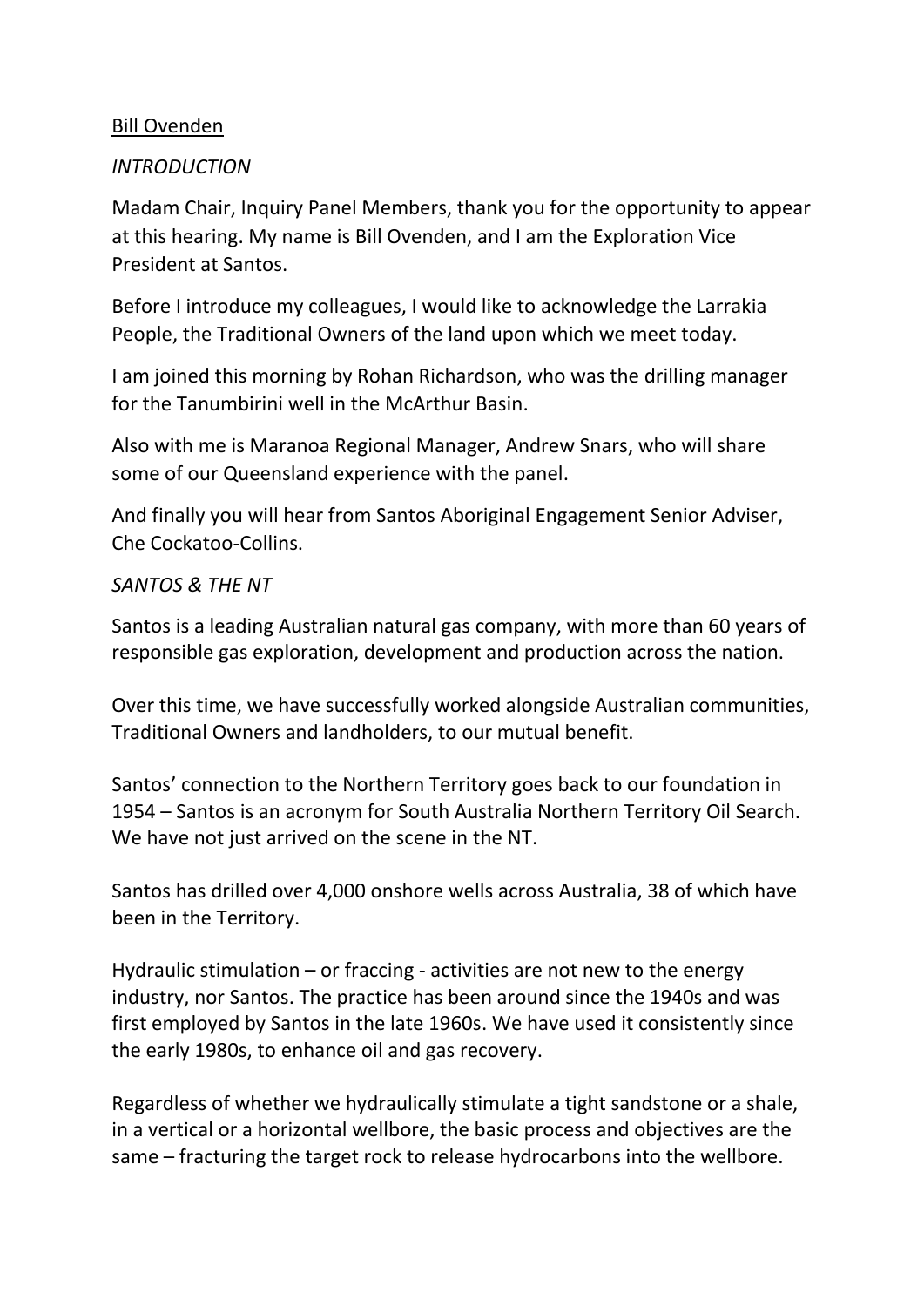To date, we have hydraulically stimulated over 4,400 intervals in approximately 1,400 wells in South Australia, Queensland and the NT.

Numerous, reputable, independent reports and inquiries have found the technical process of hydraulic fracturing to be safe and sustainable when accompanied by operational capability, good management processes and a robust regulatory framework.

We appreciate that this inquiry is also about above-ground interactions and community relationships; this is where much of our conversational focus is today.

Santos has two areas of exploration operations onshore NT – in the Amadeus Basin in the south, where we are searching for conventional gas targets; and in the McArthur Basin in the north, where we have identified the presence of large volumes of gas in shales - unconventional reservoirs that require fraccing to release that gas into our wellbores.

The area of focus for our exploration activities is clearly demonstrated by the distribution of our seismic line coverage in our licences in the graphics. I would like to emphasise how our footprint is mutually exclusive to national parks and reserves (in green in the graphic) and traditional scared sites.

Crucially, all of these activities occur only following extensive stakeholder interaction and accord. We acknowledge that we must *have* a 'social licence' to operate in the specific areas where we have activities and we have invariably actively pursued this licence.

To investigate the social licence issue further, let me turn to an instance in our McArthur Basin program.

In 2014, Santos drilled the Tanumbirini well, located on the Tanumbirini pastoral lease and on native title land.

Prior to drilling the well, and substantially in advance of any proposed activities, Santos engaged with both Tanumbirini Station and the Northern Land Council, which represents the Traditional Owners of the area, in a respectful and constructive manner.

*PASTORALISTS*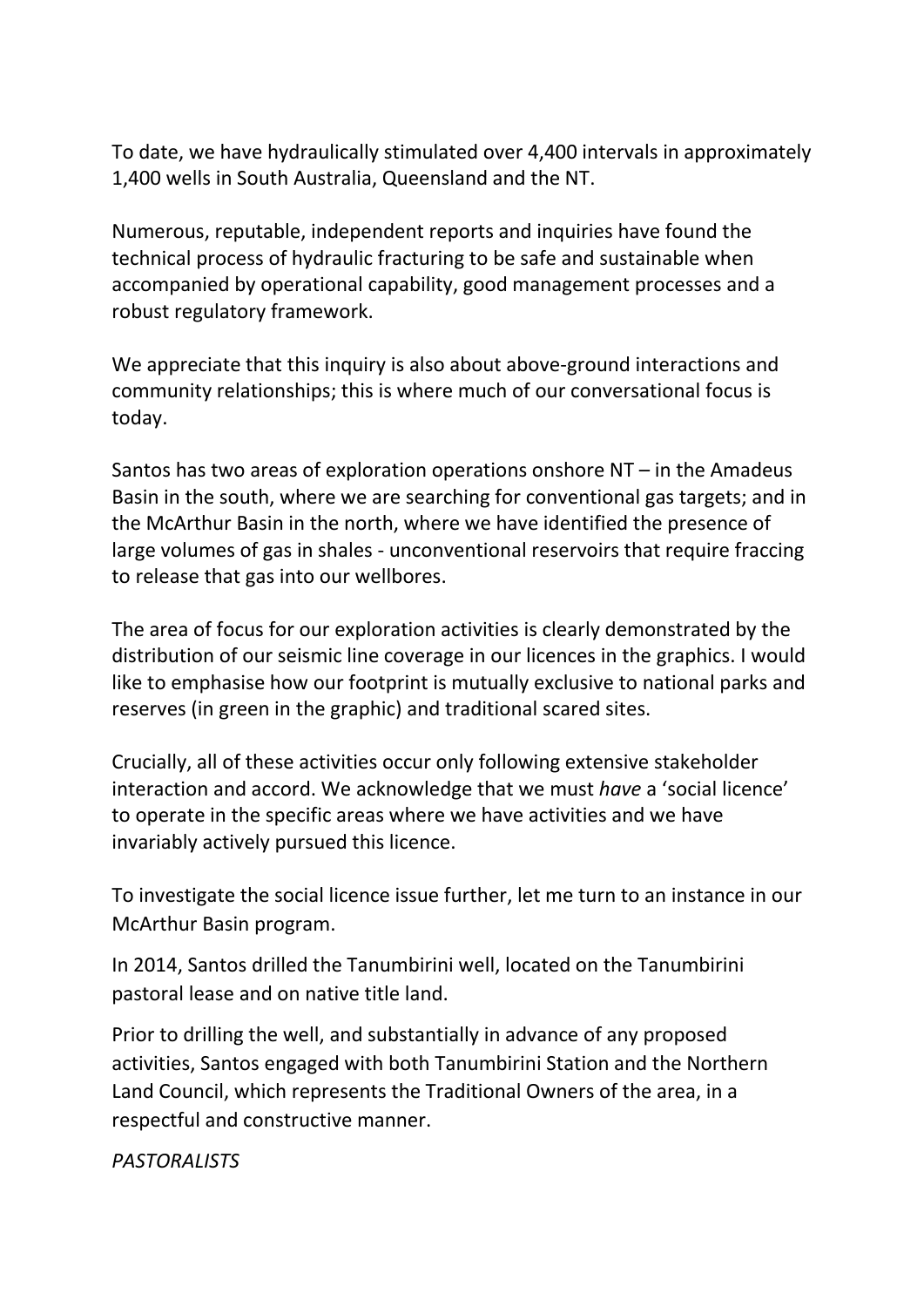An access agreement was negotiated with Tanumbirini Station, covering how we communicate, the timing of our activities, the location of infrastructure, compensation and conditions specific to the property. We upgraded farming infrastructure whilst on the property.

To date, Santos has negotiated and executed 29 Conduct and Compensation Agreements with pastoralists across our NT exploration permits, without the need for third party intervention.

But if there was ever an issue that couldn't be resolved, the NT has an arbitration process that takes about three months – 90 days can add significant cost and delay to our activities but it avoids legal recourse.

You will hear from Andrew shortly about our experience in Queensland but in that State we have 1,450 land access agreements for long-term gas infrastructure.

Our relationship with Tanumbirini Station, as in Queensland, has been built on respect, honesty and doing what we say we're going to do.

We know there is a push in some States for the landholder to a have a 'right of veto.' We oppose this and question the motive and need: in the NT, government approvals required for the start of any oil and gas-related activity will not be granted in the absence of an access agreement.

Constitutionally, the rights to the resources in the ground belong to all Territorians; statutory royalty streams flowing from successful resource projects go to the Territory's people through government funding of schools, infrastructure, roads, hospitals and the like.

## *TRADITIONAL OWNERS*

The Traditional Owners are also key stakeholders. Our relations with Traditional Owners are also founded on respect and a belief in the premise of self-determination.

Che will talk to you about our relationship with TOs in the McArthur Basin and the importance of the 'informed consent' that sits behind all our agreements.

## *CONCLUSION*

In summary from me, while it is early days and we are far from commercial success, we believe the unconventional resources of the McArthur Basin offer an extraordinary opportunity for the Territory. The basin has sufficient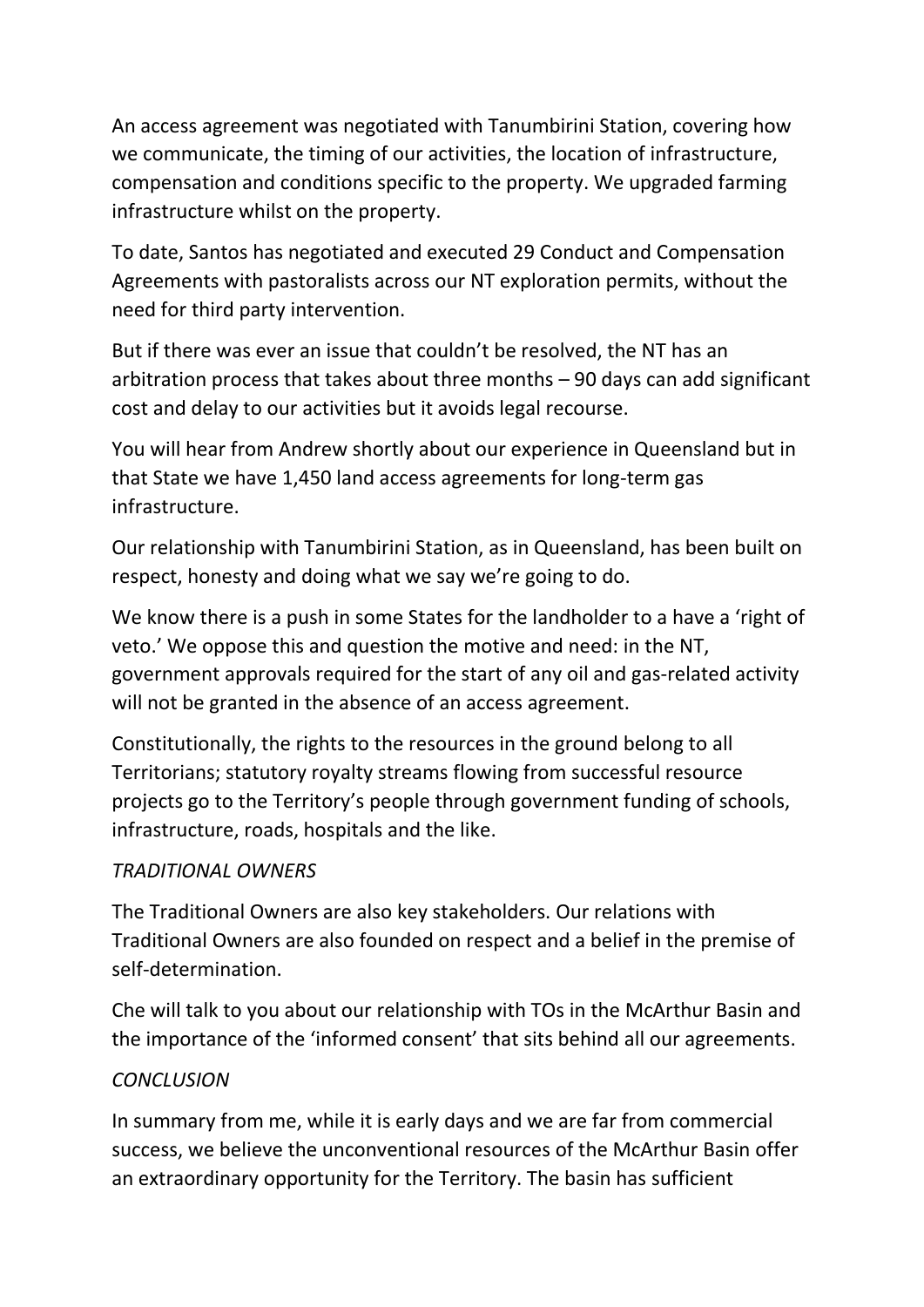potential to provide gas for markets to the north and satiate east coast gas demand for many decades – for the benefit of all Territorians and many other Australian energy users. But the shale reservoirs must be hydraulically stimulated, or fracced, for this to happen.

Economically, success is about energy security, long term employment, supplyline business opportunity, royalties for infrastructure, hospitals & schools and local community investment. In the US, advances in the fraccing of unconventional reservoirs have created energy independence, stimulated economic resurgence, a new wave of manufacturing and opportunity; accompanied by a significant reduction in CO2 emissions – emissions in the US in the first half of last year [2016] were at their lowest level since 1991, having fallen about 13% from their peak in 2007, with the replacement of coal by gas in electricity-generation the biggest factor.

We understand that fraccing activity should not be at the expense of the environment – and Rohan will now touch on why well integrity lies at the core of a sustainable unconventional industry, where potable water, isolated behind pipe and cement, for example, is not exposed to produced hydrocarbons when there is wellbore integrity: essentially the result of appropriate design, reputable operatorship and robust regulation.

Rohan….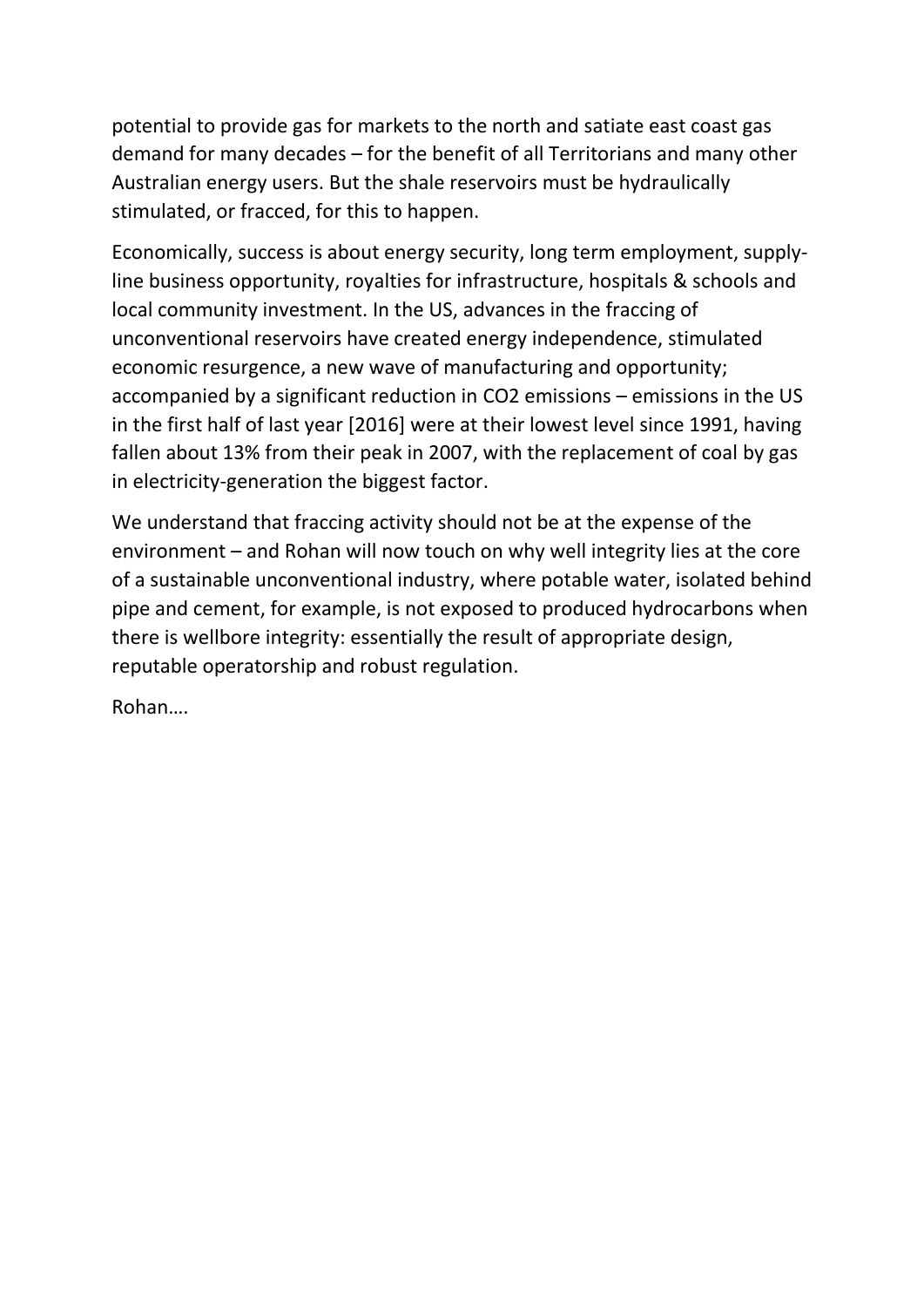## Rohan Richardson

Thanks Bill.

We didn't want to spend too much time today on the technical aspects of drilling and fracture stimulation. Many of the Panel will have seen what we do, and how we do it when recently visiting the Cooper Basin. We will include further details on these topics in our written submission.

However, we felt it was necessary to get the importance of well integrity on the record today: when effectively regulated and executed, a properly constructed well is the key to addressing most of the subsurface environmental concerns raised by the community.

Well integrity is about creating and maintaining well barriers through the life of the well.

Wells are designed to completely isolate shallower formations, particularly aquifers, from the deeper producing reservoir.

The well barrier comprises of steel casing cemented in place. Both cement and casing are specifically designed for each well.

The cement is lab-tested prior to pumping and reviewed against the engineering design.

Prior to fracture stimulation activities, the well barrier is pressure tested to verify integrity, and cement bond imaging is conducted to confirm cement placement.

My second slide shows the formations we encountered below the Tanumbirini Station when drilling Tanumbirini-1 in 2014.

It's important to understand depth and scale.

The picture here is to scale, and compares a conceptual horizontal shale gas well, which is the long line on the right, with a water bore on the left and not easy to see.

There is 3000 metres between the surface aquifer and Velkerri shale zone, where we want to produce from. The impermeable rock in-between forms a natural barrier.

The fact that the hydrocarbons are still in place further demonstrates the impermeability of the natural barrier. And it's for this reason we need to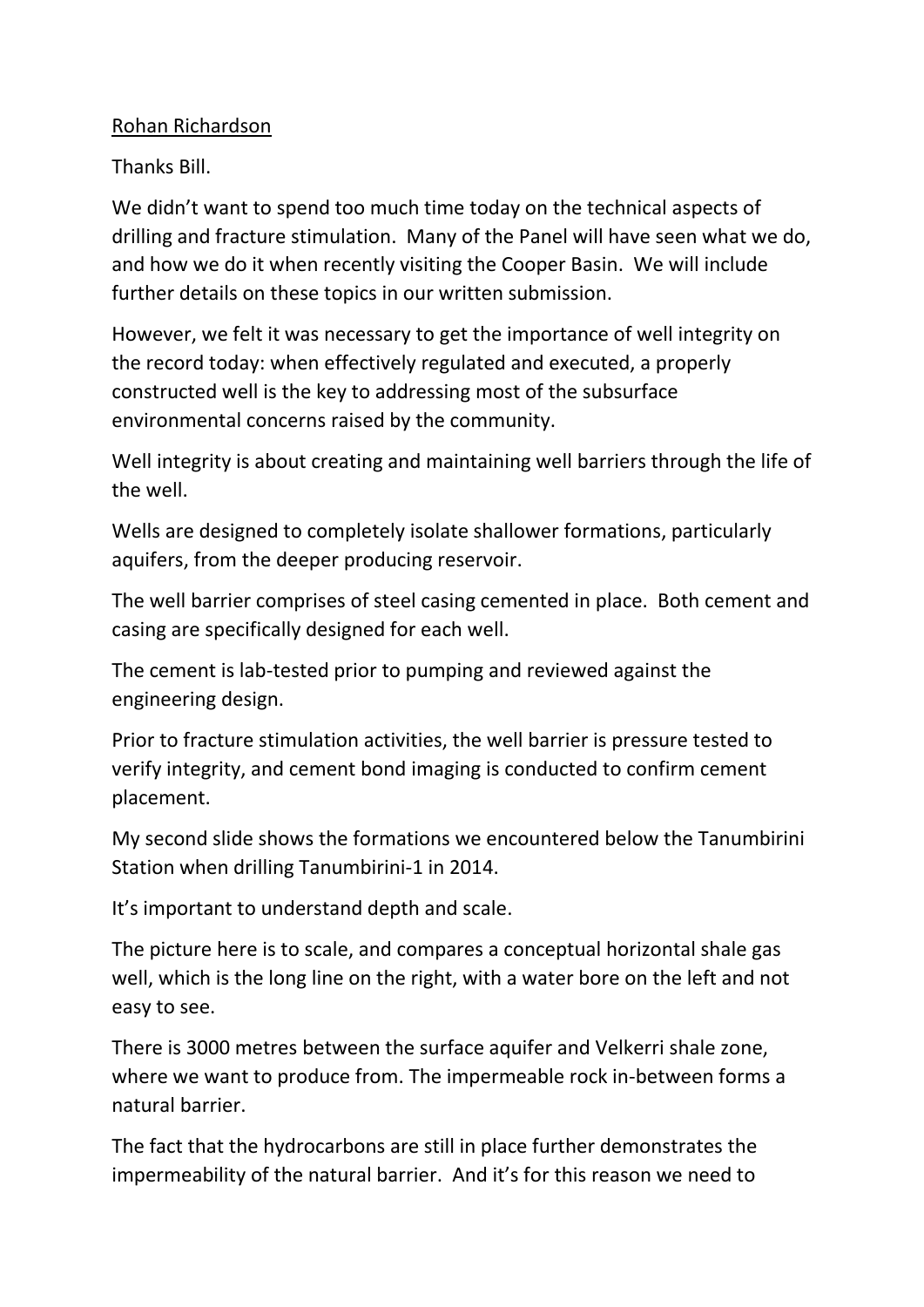hydraulically stimulate the shale to allow hydrocarbons to flow to the wellbore and be produced.

The point I want to emphasise this morning is that well integrity is a key safeguard to sustainable production of conventional and unconventional gas. In this regard, Santos has demonstrated long-term capability.

Andrew…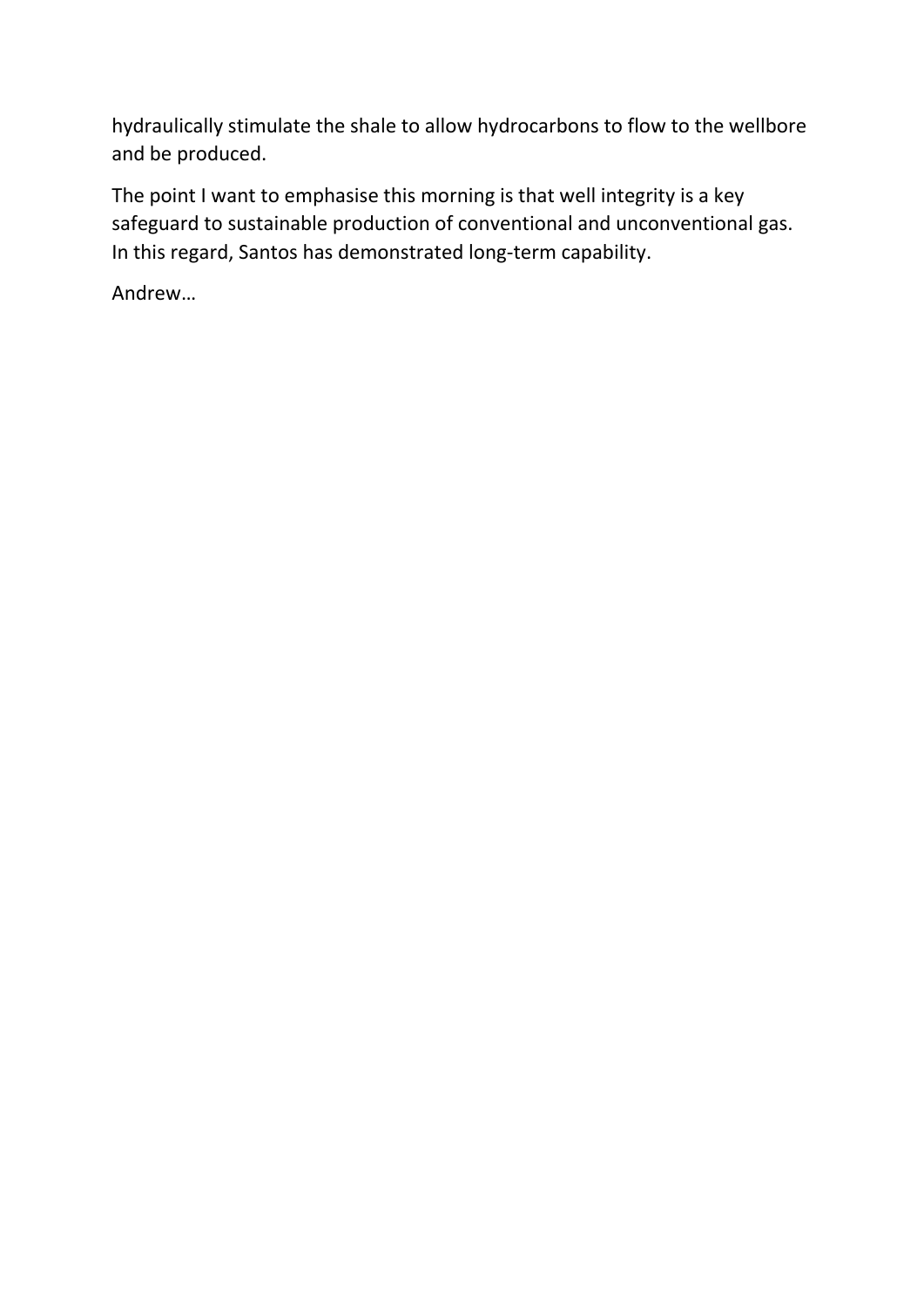# Andrew Snars

# **Economic and community opportunity**

Thanks Rohan.

My name is Andrew Snars and I am Santos' regional manager for the Maranoa region.

Based in Roma, I am responsible for the company's landholder and community liaison teams that work across our natural gas activities in the Surat and Bowen basins.

My background is in farming. I was born in Charleville and until recently was involved in the family grazing business near Dulacca, about one hour's drive east of Roma in the middle of the natural gas fields.

I worked in agriculture and irrigation before I joined Santos in 2009, and as such, I have a strong understanding of how the agriculture and natural gas sectors have interacted in regional Queensland.

It is well known that significant investment has occurred over the past few years due to unconventional natural gas developments in Queensland.

The Santos-led GLNG project alone has invested \$15.4 billion in materials and services from across Australia.

Of that, \$8 billion has been spent in Queensland alone, with more than \$1 billion spent in regional areas.

More than 10,000 people have worked on the construction and operation of GLNG, and many more suppliers and businesses have benefited.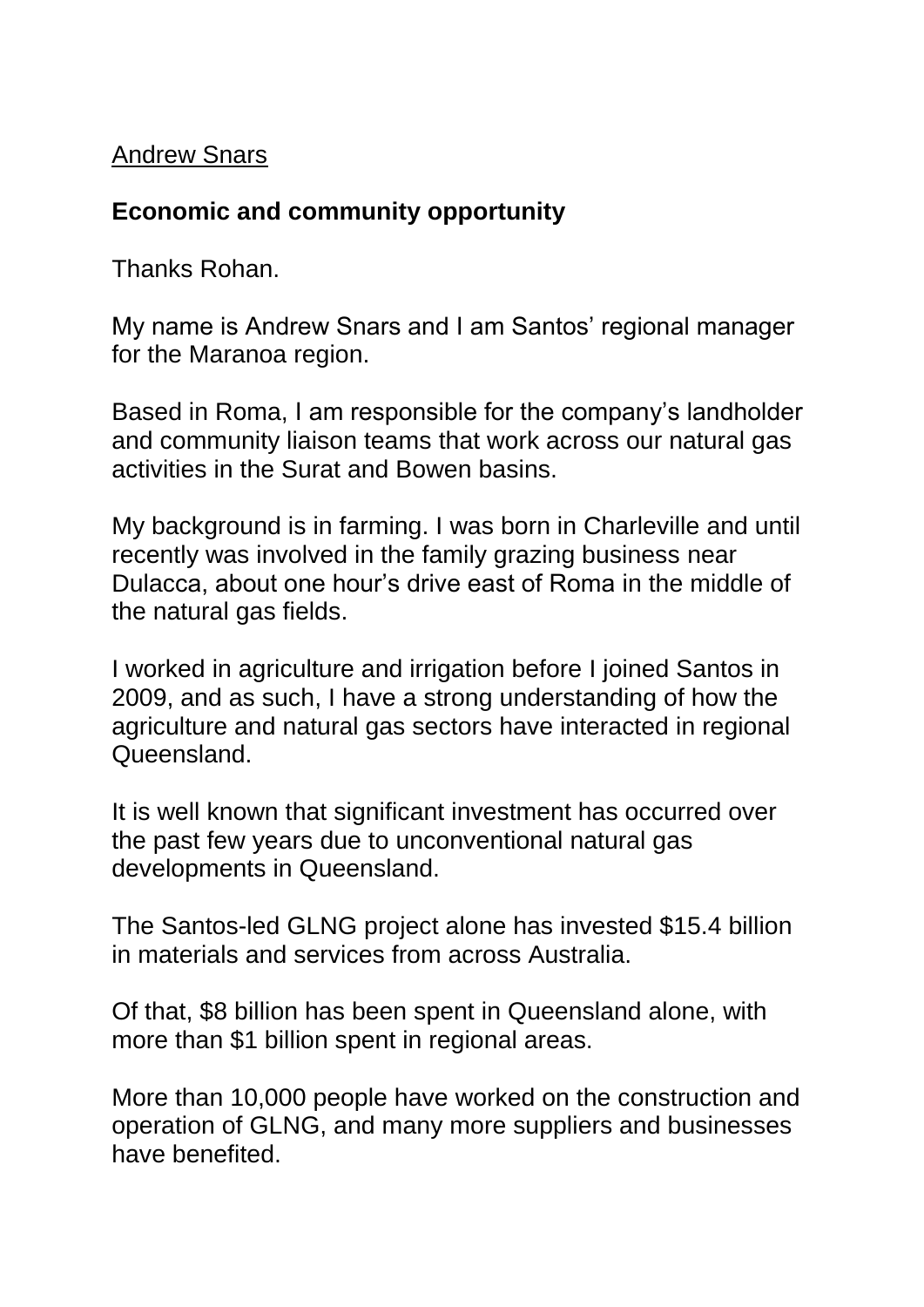Unemployment in my home town of Roma has been low for many years, and remains so. Recent government figures show the town's unemployment rate to be 1.9% compared to the Queensland average of 6.1%.

Since starting work in the region, GLNG has paid \$63 million in compensation to landholders hosting natural gas activities on what are mostly freehold properties.

This compensation has not only safeguarded many farming businesses during years of severe drought, it has enabled them to actively improve and grow in that time.

In other words, farms hosting gas activities are in a much stronger economic position today than they would otherwise have been.

In the community, we have invested \$65 million in regional projects and some examples are listed in the slide pack.

We have also invested over \$140 million in road upgrades and maintenance to date, and this will continue.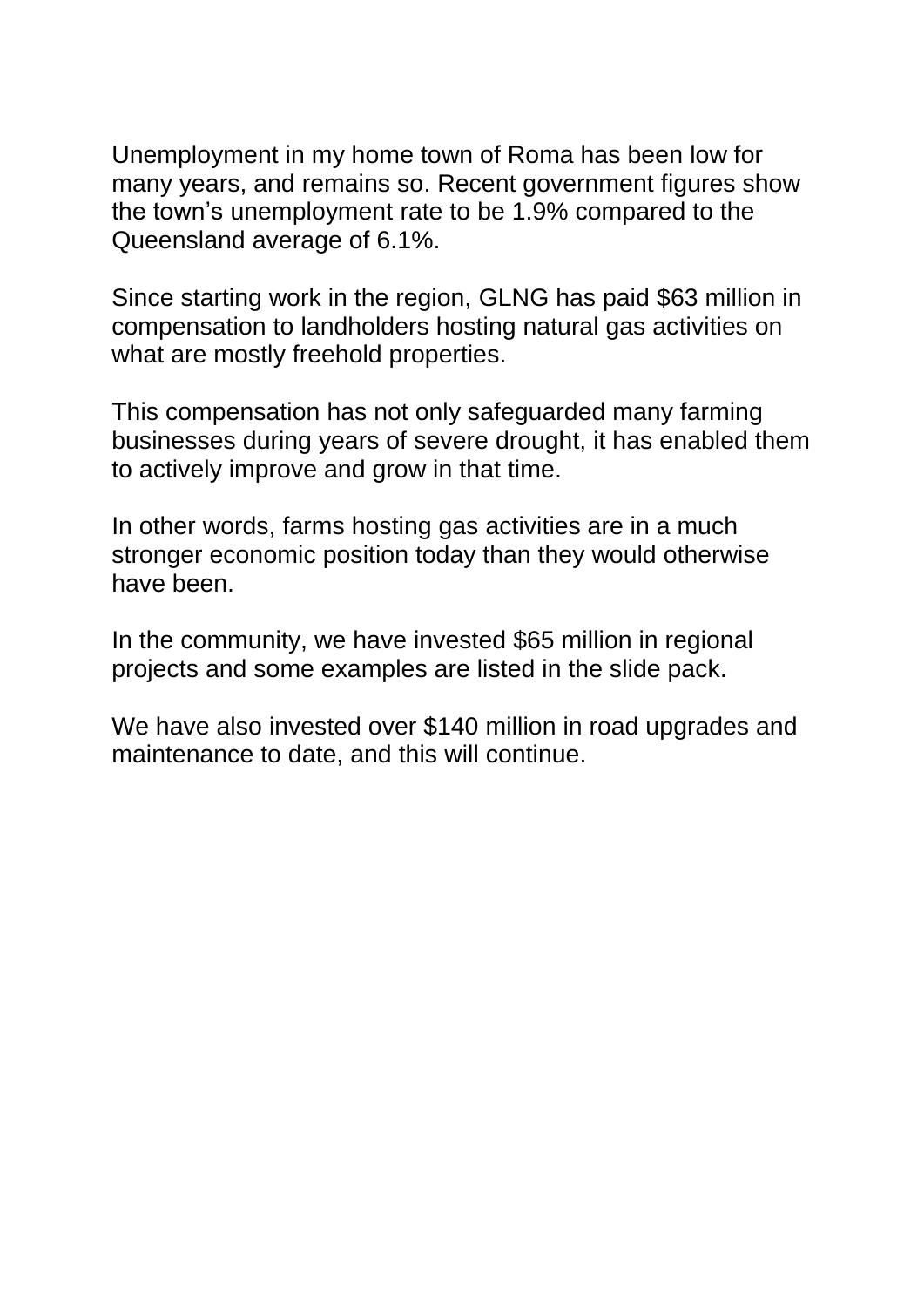# **Landholder and community relationships**

At Santos we believe that any good relationship is built on respect and openness, and all of our dealings with landholders are based on this premise.

Our landholder liaison team lives regionally and comprises locals who know the area and the people who live there.

They understand the landholder's perspective, what it means to run a farming business, and the impacts natural gas activities can have.

We speak to landholders as early as possible. For example, we are out there now talking about developments scheduled to begin in 18 months' time.

We take the time to understand the unique characteristics of their property and the surrounding area, which may feature homesteads, waterways and cultural heritage sites.

We then adapt our development plans in agreement with the landholder to minimise the impact of our infrastructure as much as we can.

A good example of our commitment to open and thorough communication is our Ready Reckoner guide for landholders, which illustrates and explains every possible activity that could take place through exploration, development, production and rehabilitation. I have copies here to leave with the committee.

The results of our approach speak for themselves.

We have secured approximately 1450 land access agreements with about 410 landholders to place long-term natural gas infrastructure on their properties.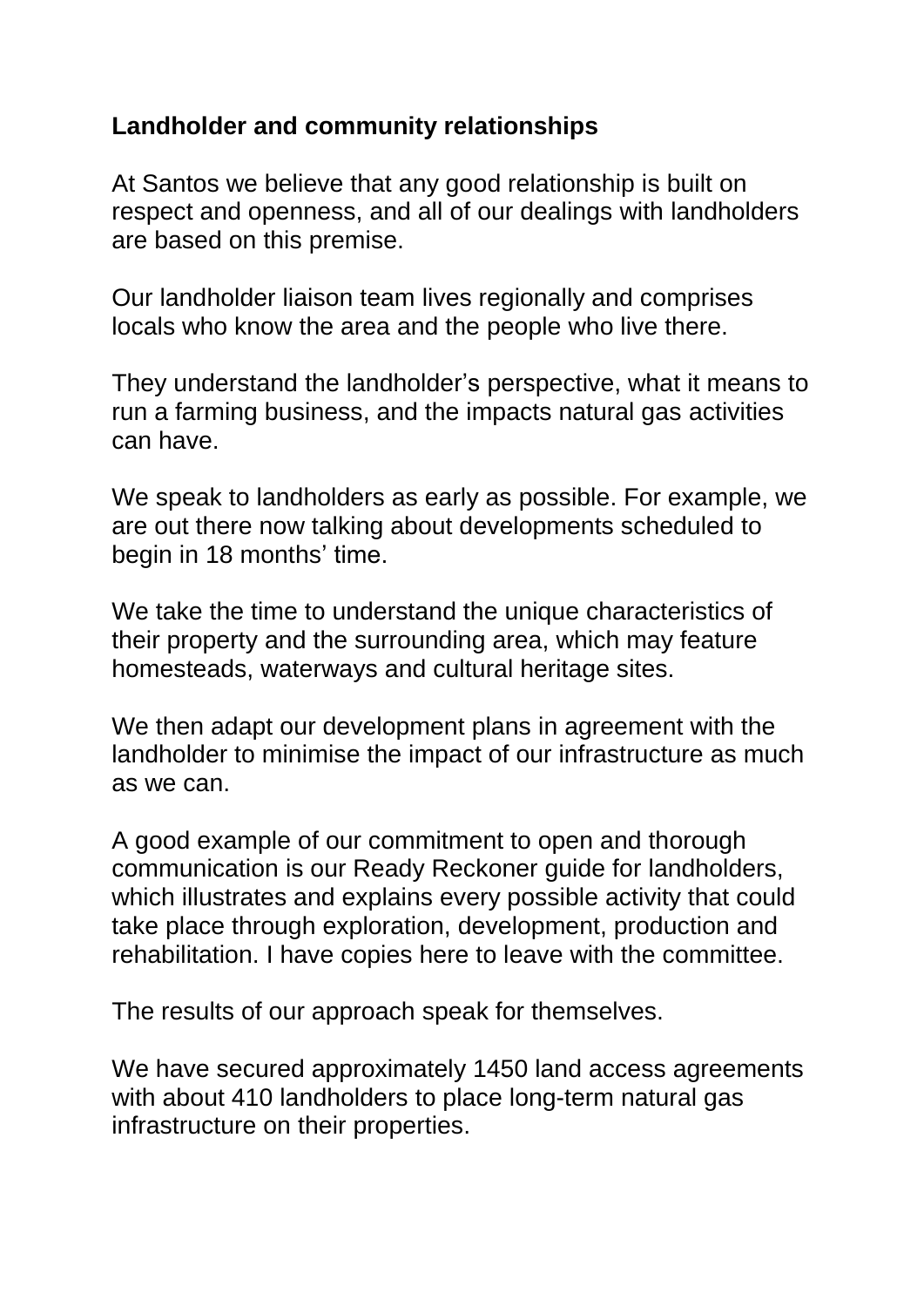That figure is over 2000 when we include agreements for shortterm activities such as exploration and securing pipeline easements.

When looking more broadly at community relationships, the principles of open and regular communication are just as important.

A successful project requires commitment and input from all parties – natural gas companies, governments, regulators, agriculture groups, community leaders, business leaders and specialist bodies such as the GasFields Commission Queensland.

Before a project begins, it is also important to recognise the two distinct phases of activity: short-term construction and longterm operation… and prepare for them accordingly.

While there are members of the community who still have questions and concerns about our industry, I can say with confidence – based on my personal experience as a grazier with gas companies on my property – that the agricultural and natural gas sectors can work together for mutual benefit.

I am sure that Queensland will continue to provide a positive example to other communities considering hosting natural gas activities, including those in the Northern Territory.

Thank you.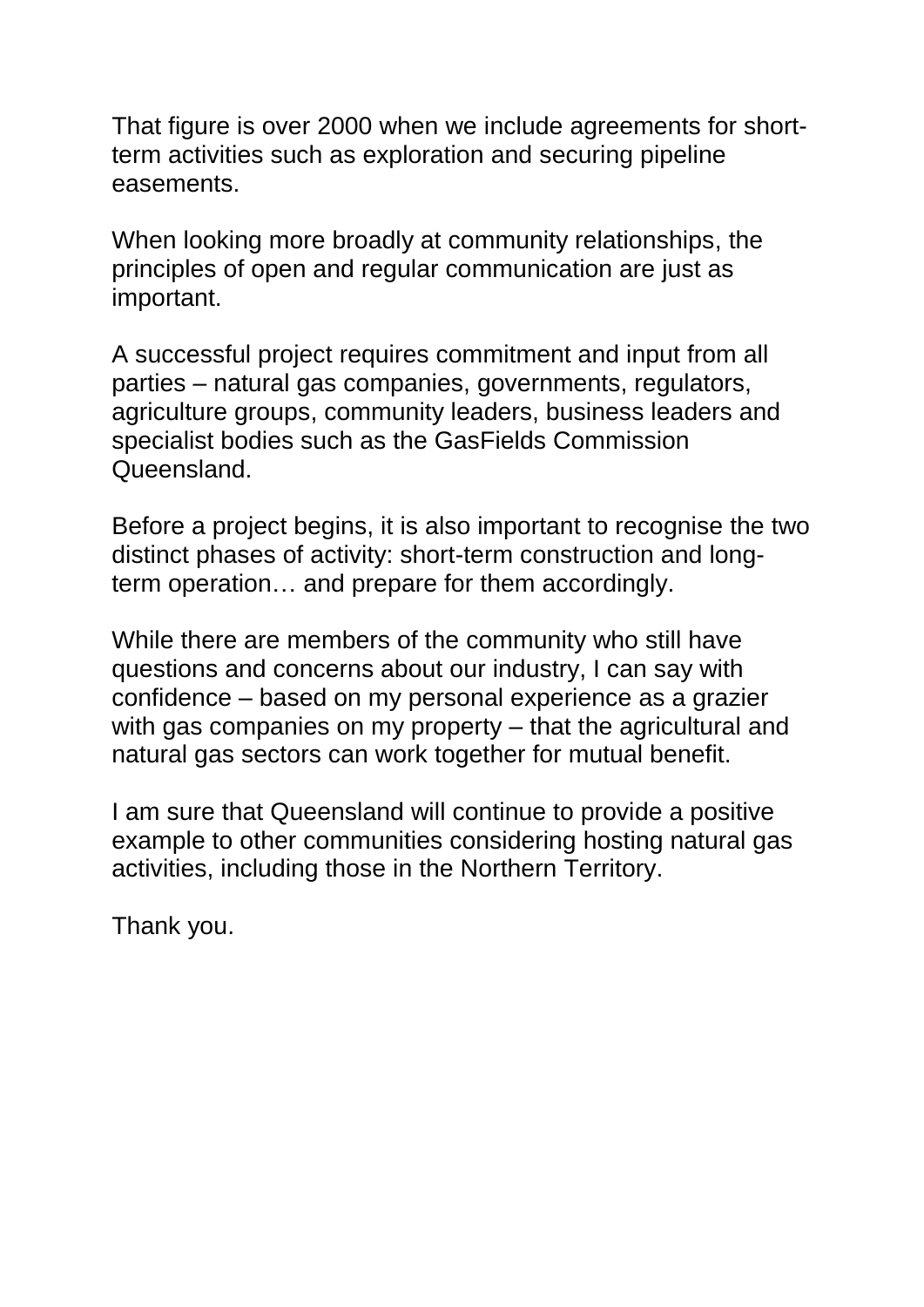# Che Cockatoo-Collins

Firstly - I pay my respects to the **Larrakia Traditional Owners** - elders - and lore people.

My name is **Che Cockatoo-Collins** and I am Santos' Advisor for Aboriginal engagement. Like Andrew Snars with our Pastorlaists - I am the person working on the ground with Traditional Owners and the representative Land Councils. I am in my tenth year with the company.

**Santos' Aboriginal Engagement Policy** outlines our organisation's commitment to working with Aboriginal peoples and communities in a way that respects Aboriginal cultures.

This policy has been contributed to - and informed by our organisation's **Aboriginal employees** and it is one that **we endorse** and are **very proud** of.

We are proud of it because **its intent is genuine** - and importantly - it carries the **full support** and authority of **our organisation's executive**.

Santos' commitment to positive and proactive engagement with our host communities **allows us to deliver mutual benefits** to the communities in which we operate - as well as to our company.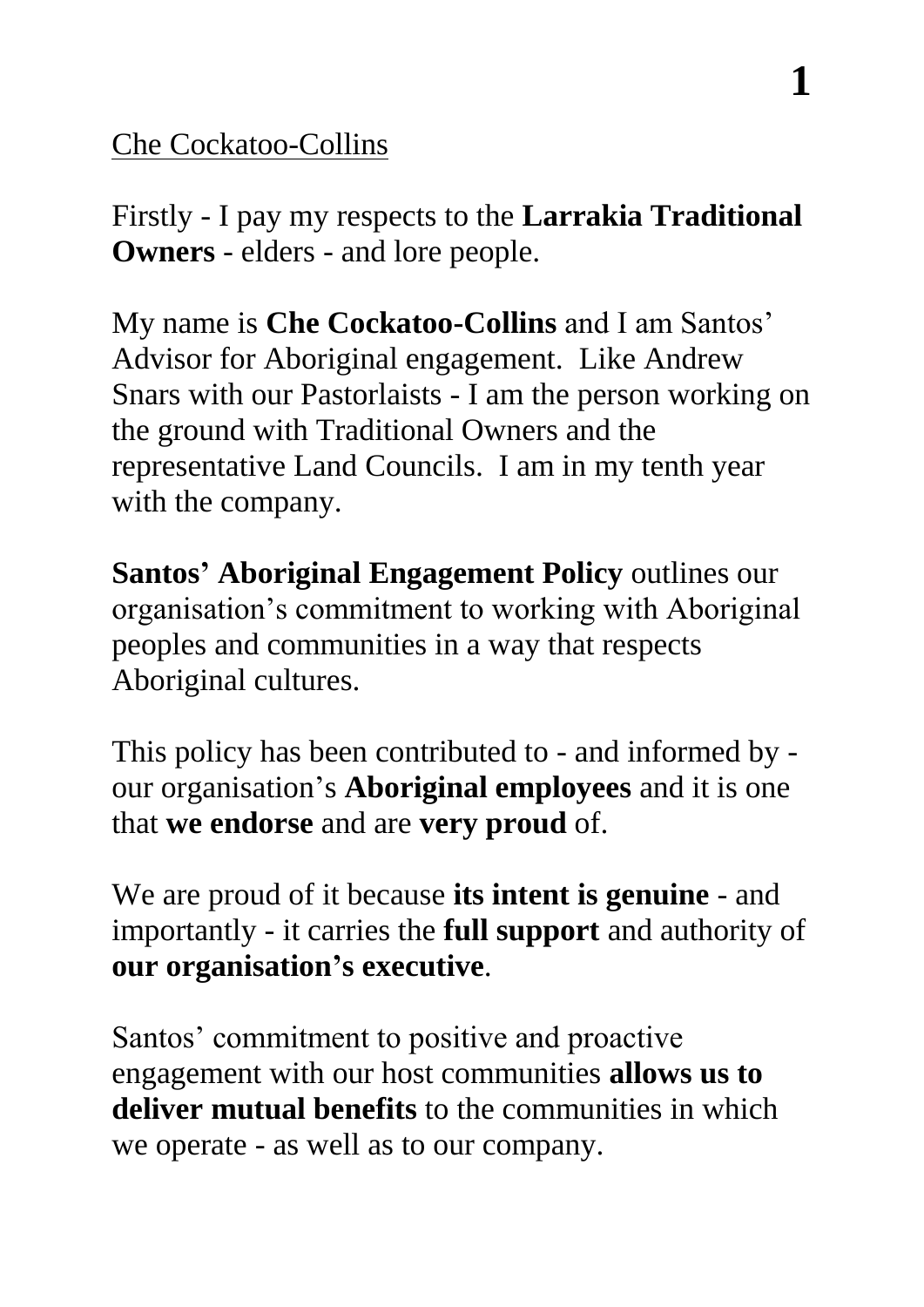Our policy focuses on the elements of:

- Native Title
- Cultural Heritage
- Employment and Training
- Enterprise Development
- Community Capacity; and
- Corporate Social Responsibility

Our approach is to **engage early**, and where appropriate, use interpreters so that communication can also take place in language to ensure our Aboriginal stakeholders are fully informed and similarly we also properly understand their interests and concerns.

**We work closely with Traditional Owners to identify and protect Sacred Sites** and other elements that are of significance to Aboriginal people. Our approach is simple - **Identification, Protection, Avoidance**

This process ensures that Traditional Owners are engaged early and **are indeed part of the planning** of the project. This way **we know** - very early - the areas that need to be maintained as **exclusion zones** or **sensitive areas.**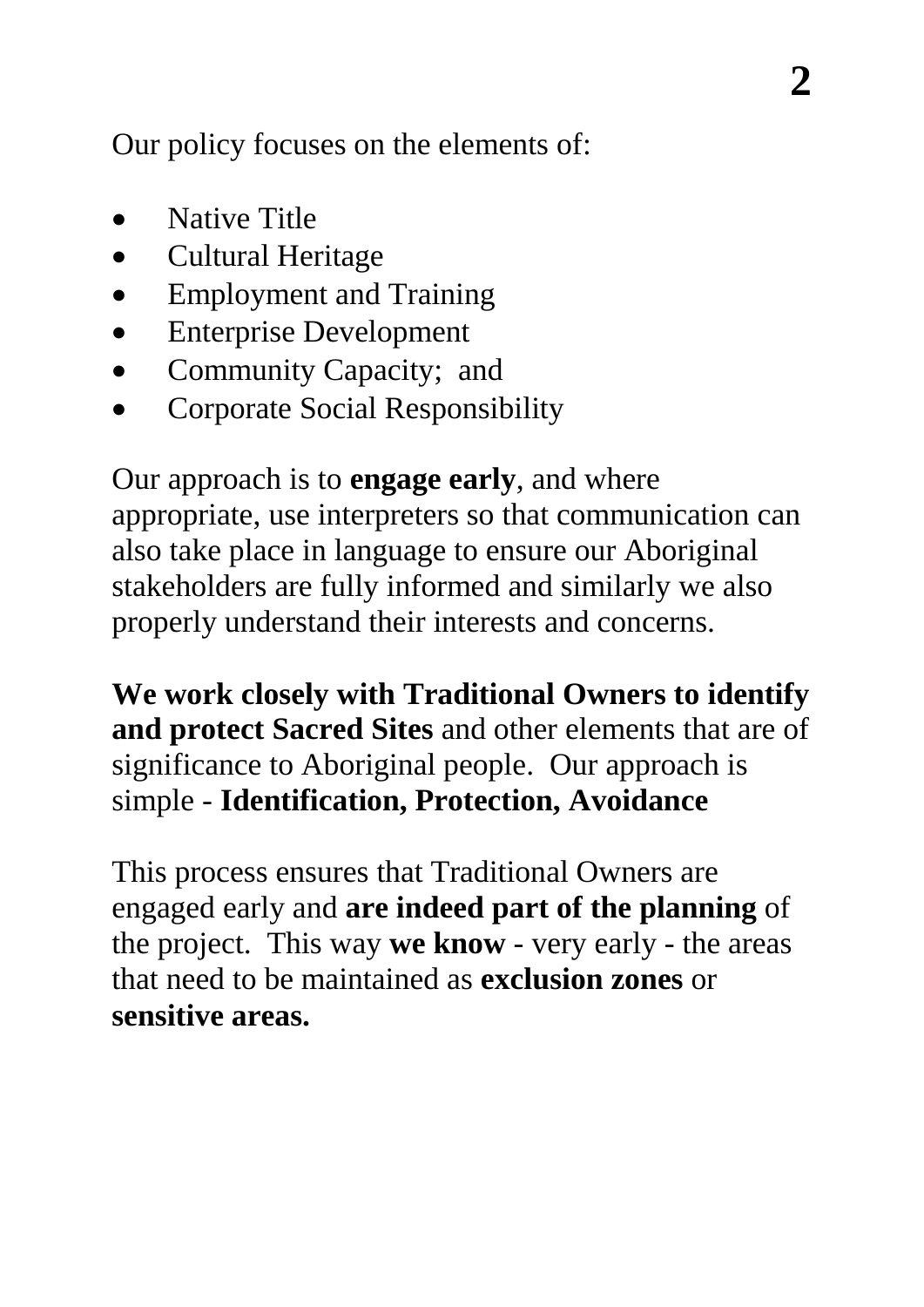In the McArthur Basin, all our activities **carry Sacred Site Certification** from the Aboriginal Areas Protection Authority. AAPA certification **is the final approval** we seek after carrying out extensive scouting and cultural heritage clearance work with Traditional Owners - who - during these activities - **are supported by their statutory representative body** - the Northern Land Council.

Santos has negotiated almost **50 Agreements** relating to cultural heritage, native title and access to land, **based on early and fully informed consent**. *We will not and have not* - conducted activities until Traditional Owners have agreed to those activities and sacred site certification is in place.

The photos on the slide here are of a **'Welcome to Country'** given by the Traditional Owners on a visit to our activities in the McArthur.

**Traditional Owners take very seriously their responsibility** of keeping people safe who are visiting on their land. Welcome to Country has always been performed between different groups so it is **not merely a 'nicety'** for non-indigenous people - rather - it is a cultural practice of importance.